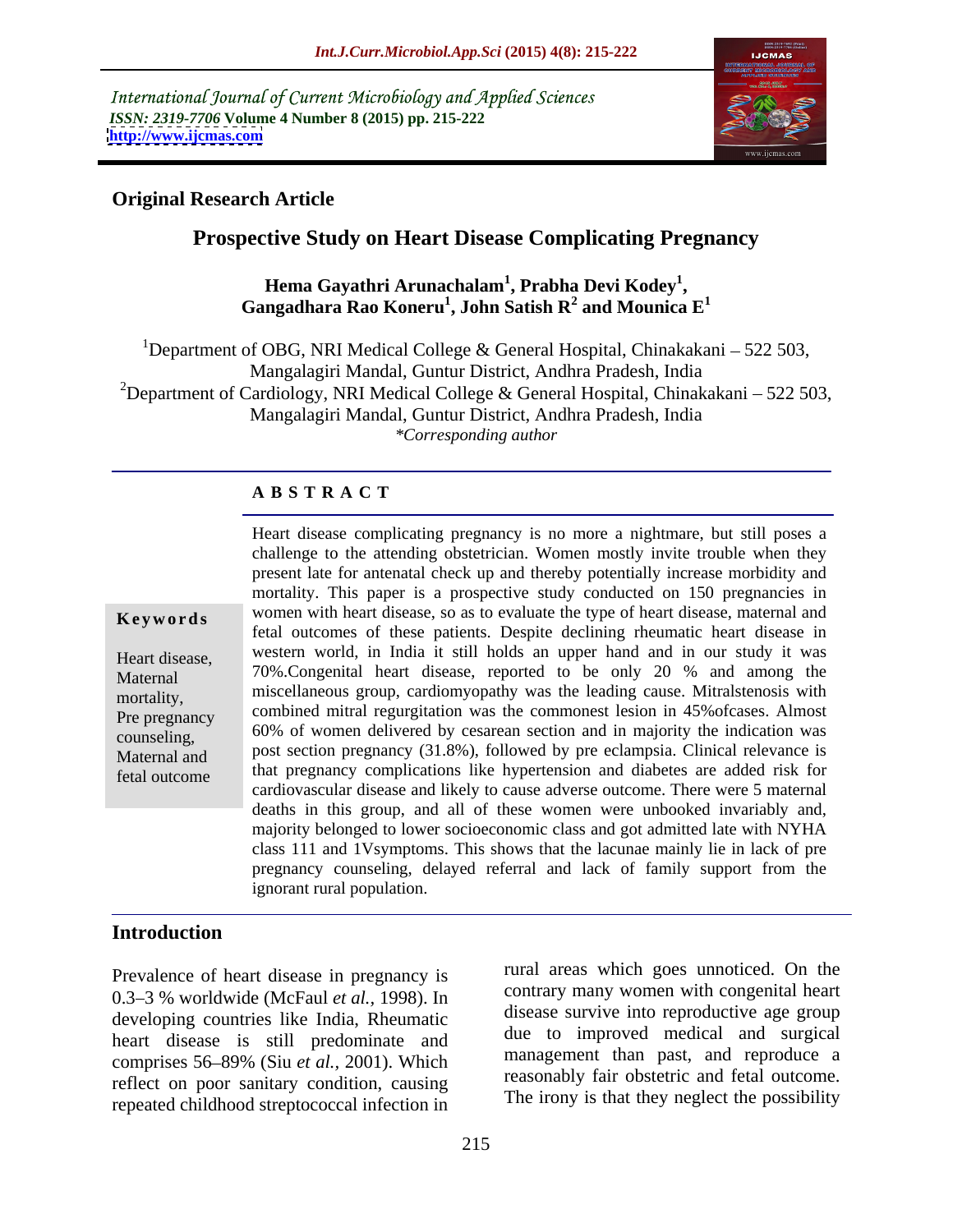that pregnancy might impose; on the long term health of the mother (Mann *et al.,* This also shows the lack of awareness of contraception among these women.

Hemodynamic changes in pregnancy are percentage. profound and start as early as first trimester and abrupt during labor and delivery. Hence **Results and Discussion** heart disease is problematic for both mother and fetus. Some get unmasked during During the 3 year period we had total of antenatal period for the first time (Roos 8,217 deliveries. Among them, 150 women Heselink *et al.*, 2009), and early diagnosis with heart disease complicating pregnancy require high index of suspicion. In our delivered. The following demographic data society many are paradoxically masked due was noted. Most of them belonged to lower to social stigma and marital issues. Added socioeconomic group (Class 111-Class 1V). are the risk when complicated by gestational hypertension and diabetes. Hence, a multidisciplinary team approach with close accounting to 70%, while congenital lesion collaboration of both obstetrician and was only 20% and the miscellaneous group cardiologist is recommended, so mode, including cardiomyopathy accounted to 10% timing and place of delivery could be (Table 5). planned. The contract of the contract of the contract of the contract of the contract of the contract of the contract of the contract of the contract of the contract of the contract of the contract of the contract of the c

The study was conducted in the department and combined lesion of mitral stenosis with of Obstetrics and Gynecology from August 2011 to July 2014at NRI Medical College & General Hospital, Guntur District after approval by Ethical Committee of the Institution. It is a tertiary care hospital

Details of the type of heart lesion, functional class at the time of first visit, medication, findings. Detailed data of the age, parity, social status, obstetric and fetal outcome and twelve underwent mitral valvotomy, Management of these women was done

of irreversible hemodynamic deterioration according to the standard protocol by team 2015) and fail to adopt a small family norm. prophylaxis was given wherever it was approach of both obstetrician and cardiologist. Infective endocarditis indicated, as per the guidelines.

> Statistical data calculated as simple percentage.

### **Results and Discussion**

Majority had acquired heart disease (Table 5).

**Materials and Methods** mitral regurgitation was the predominant Among those with rheumatic heart disease lesion and reported to be 42.72% (Table 6), regurgitation was 45%.

covering a wide rural population of and well tolerated lesion reporting to be 9%, Chinakakani, Guntur District, Andhra followed by VSD. Three cases had Pradesh. Tetrology of fallot (1.8%) (Table 7). Over the last few decades women with congenital heart disease fare well and become pregnant. ASD was the commonest

prior surgeries done were all recorded. Type cardiomyopathy was the commonest and of Heart disease was confirmed by there were 8 cases (Table 8). Forty four cardiologist and categorized based on cases out of 150 were, post operative cardiac detailed cardiac evaluation, ECHO and ECG surgery status at the time of pregnancy. intervention performed were recorded. eighteen cases had mitral valve replacementCombining the data of 12 patients with miscellaneous cardiac lesion, Principal valve involved was mitral valve, twelve underwent mitral valvotomy,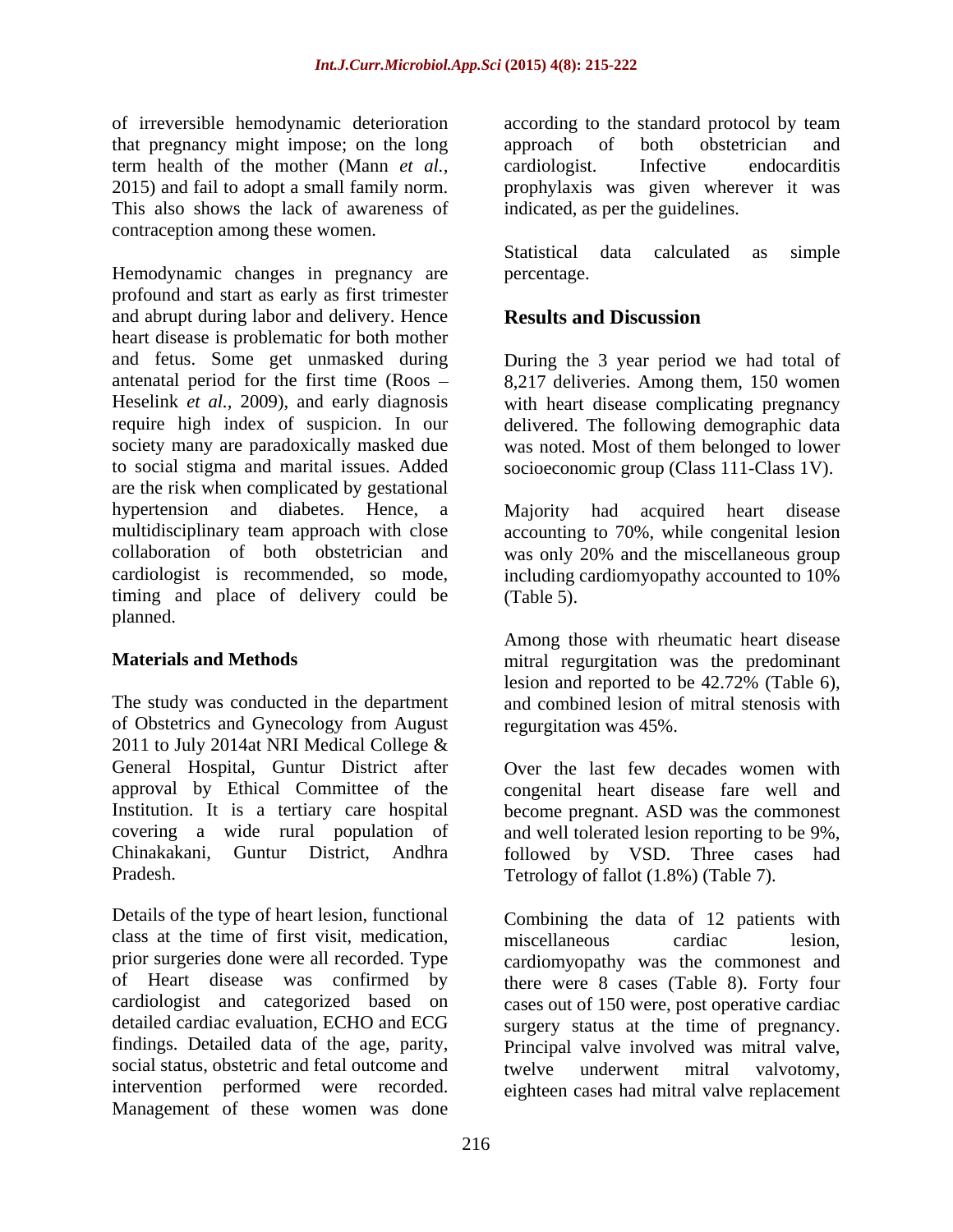and three women had aortic valve cardiomyopathy and severe pulmonary replacement (Table 9). Five cases were hypertension. Two cases had termination in following ASD closure, three had VSD closures and two were corrected for

Women with mechanical valve replacement received anticoagulants (heparin or warfarin) during their pregnancy. These<br>patients received either low molecular patients received either low molecular Hemodynamic changes of pregnancy may weight heparin (LMWH) or unfractionated heparin (UFH), or oral anticoagulants depending on their gestational period, labor or post partum status, as per protocol. We are independently associated with an did encounter one antenatal woman with increased 10 year cardiovascular risk (Fraser multiple peripheral emboli (one brachial *et al.,* 2012). Our study was mainly to artery and two femoralartery) at 20 weeks of pregnancy, as she stopped using outcome in pregnant women with heart anticoagulant on her own. She underwent embolectomy of three vessels and we could save not only life of both mother and baby, The incidence of heart disease in our study but also salvage her limbs. Her subsequent was 1.82%. In other studies approximately pregnancy 2 years later was uneventful. 2% of pregnancies were associated with

On analyzing the obstetric outcome, half of 2013). them were primigravidas (51%), and up to preterm. In our study cesarean section rate was high, almost 60%, probably because 31.8% of cases were post section pregnancy (Table 10). Pre eclampsia was next major 11).All cesareans were done for obstetric indication only. 35% delivered by normal vaginal delivery and 4 % had instrumental streptococcal infection, at primary hysterectomy for severe atonic post partum haemorrhage. Overall maternal mortality during the time period was 24 out of 8,217 deliveries and heart disease contributing to

Apart from 150 cases delivered, sixteen miscellaneous group (12 cases) indication was global hypokinesia with

view of Eissenmeingers.

Tetrology of Fallot. Among 150 deliveries, 20% were preterm deliveries and there were total of 8 perinatal deaths, with 1 still born. 2 intrauterine deaths and 5neonatal deaths

> compromise a limited cardiac reserve, and produce adverse outcome. And also pregnancy related hypertension and diabetes analyze type of lesion, maternal and fetal disease.

cardiovascular disease (Suman Puri *et al.,* 2013).

80% had term deliveries and 20% delivered indication for cesarean section (Table lag behind in reducing the incidence of delivery. One woman landed in peripartum deliveries and heart disease contributing to 45% had MS with MR and 42.72% had only maternal death was 5 (21%). MR. In our study only one patient had more antenatal women with heart disease cardiomyopathy was the major contributor had termination of pregnancy in view of and four patients developed peripartum severity of heart disease; the commonest cardiomyopathy. There was no maternal Acquired heart disease was more frequent, almost 70% and comparable to other studies from developing nations (Suman Puri *et al.,* 2013; Devabhaktuni *et al.,* 2009). Despite being in the modern antibiotic era, we still Rheumatic Heart Disease. It shows lack of awareness and timely treatment of streptococcal infection, at primary prevention level. It also coincides with the fact that majority (81%), belonged to lower socioeconomic class. Among valvular heart disease mitral was commonly encountered, Pulmonarystenosis. Among the miscellaneous group (12 cases) death among the cardiomyopathy patients.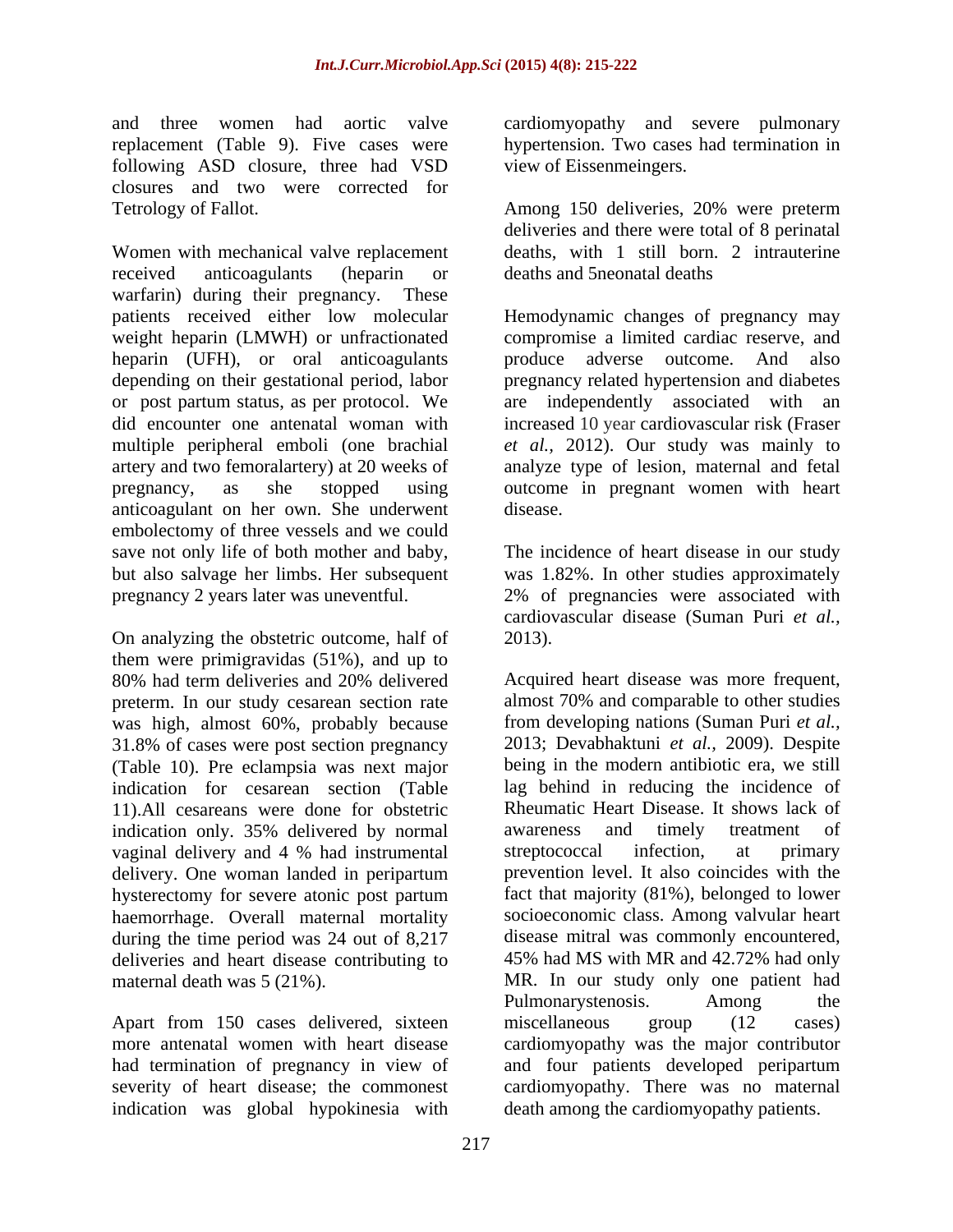surgery. Majority had surgeries in our own institution and worth mentioning is that all United Nations-mandated Millennium

Although all cesarean were for obstetric ereferral center catering mainly the rural indication, majority of women in our study population and gets delayed referrals, and delivered by cesarean-section (60%), our MMR was higher and not comparable. probably because most of them were post section pregnancies, shows that among this heart disease contributing to 20% of overall unique group primary section must be decided judiciously, to cut down the added morbidity of repeat cesarean. The joint In our study we had 5 maternal deaths, Japanese working (JCS 2010 Guidelines) group also recommends assisted vaginal lower socioeconomic class and presented delivery for these women, and the cardiac late with New York Heart Association indications for cesarean section include CLASS 111 &1V. Among the five, one cardiac dysfunction, patient at risk of patient presented with severe primary hemodynamic instability, pulmonary pulmonary hypertension and one was hypertension, uncontrolled arrhythmia, referred with severe Mitral stenosis at 6 mechanical valve prosthesis, and patients month and also subjected for emergency with cyanosis (JCS, 2010). valvotomy. Rest of the lesions, involved the

Also important is these women should be counseled on contraception with great care and thereby plan their family, because although they have successful pregnancy evidence of congenital heart disease and outcome, pregnancy and pregnancy related overall we had 8 perinatal deaths and some complications can hamper the long term cardiac status and health of the mother. The conception counseling, to ensure that those enter pregnancy well informed and also with a clear management plan (Cantwell *et al.,*

in 2011-12 from 2007-09, according to data women restrict their conception and from Registrar General. Although the MMR dropped from 212 deaths per 100,000 live births in 2007-09 to 178 in 2010-12, India is

In our study 44 cases had prior cardiac behind the target of 103 deaths per live of them invariably had a favorable outcome. Development Goals (MDGs).With total of One positive reason may be that they were 8,217 deliveries in our institution during the indirectly on regular follow up and study period, we had 24 maternal deaths pregnancy was well planned. accounting to MMR of 292 PER 100,000 births to be achieved by 2015 under the United Nations-mandated Millennium live births. Our institution was a tertiary care Among 24 maternal deaths, 5 were due to heart disease contributing to 20% of overall maternal mortality.

> invariably all of them were unbooked, from mitral valve and presented with severe pulmonary hypertension and failure.

Out of 150 deliveries, none of the babies had babies lost follow up.

Centre for Maternal and Child Enquiries Educating, mainly the ignorant women of recommends that every woman with known their cardiac status and creating awareness cardiac disease should be offered pre- of contraception among this unique group at risk of cardiac or obstetric complications and plan their pregnancy, so as to avoid 2011). baby, pregnancy and pregnancy related India's maternal mortality rate declined 16% these women; hence it's necessary that these will help them make an informed decision termination and its undue effects. Besides successful outcome of both mother and condition can affect the long term health of these women; hence it's necessary that these women restrict their conception counseled accordingly.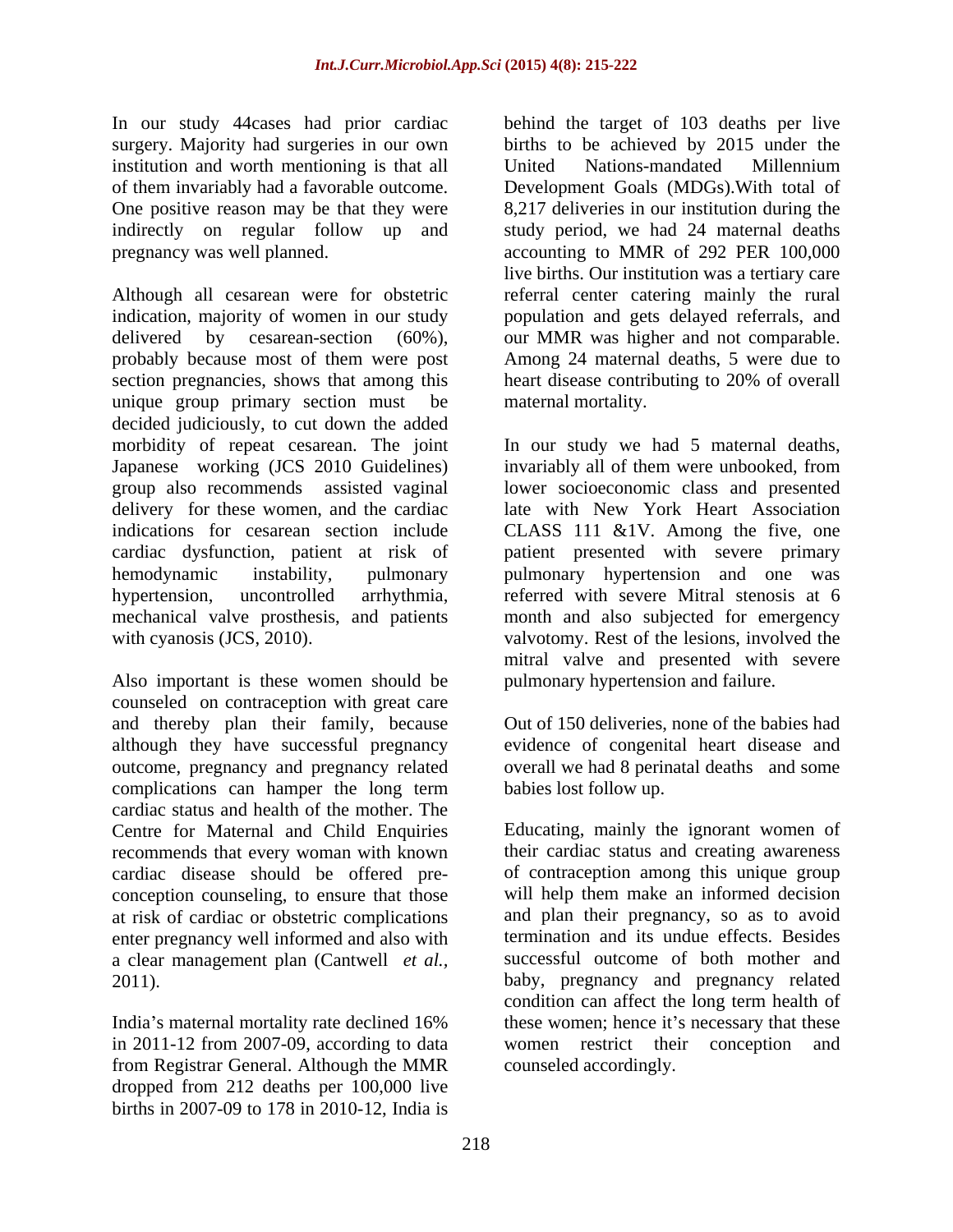#### *Int.J.Curr.Microbiol.App.Sci* **(2015) 4(8): 215-222**

### **Table.1** Booking status

| <b>Booking status</b> | No of patients | Percentage |
|-----------------------|----------------|------------|
| <b>Booked</b>         |                |            |
| Unbooked              |                |            |

#### **Table.2** Socioeconomic status

| $\sim$<br>Socioeconomic status | $\mathbf{v}$<br>No of patients | Percentage |
|--------------------------------|--------------------------------|------------|
|                                |                                |            |
| Class $1 - 11$                 | --                             |            |
| Class 111-1V                   | $\sim$ $ -$<br>---             | 01<br>υı.  |

#### **Table.3** Age distribution

| Age             | <b>No. of Patients</b>        | Percentage |
|-----------------|-------------------------------|------------|
| ∼               |                               |            |
| 21.20<br>-21-30 | $1^{\sim}$<br>12 <sub>c</sub> |            |
| $>30$           |                               |            |

### **Table.4** Parity distribution

| Parity          | <b>No. of Patients</b> | Percentage |
|-----------------|------------------------|------------|
| $\overline{G1}$ |                        |            |
| G2              |                        |            |
| G3 and more     |                        |            |

### **Table.5** Type of cardiac lesion

| <b>Type of cardiac lesion</b> | No of patients $(n-150)$ | Percentage |
|-------------------------------|--------------------------|------------|
| Acquired                      | (1)                      | ,,,        |
| Congenital                    |                          |            |
| Other cardiac diseases        |                          | 10.        |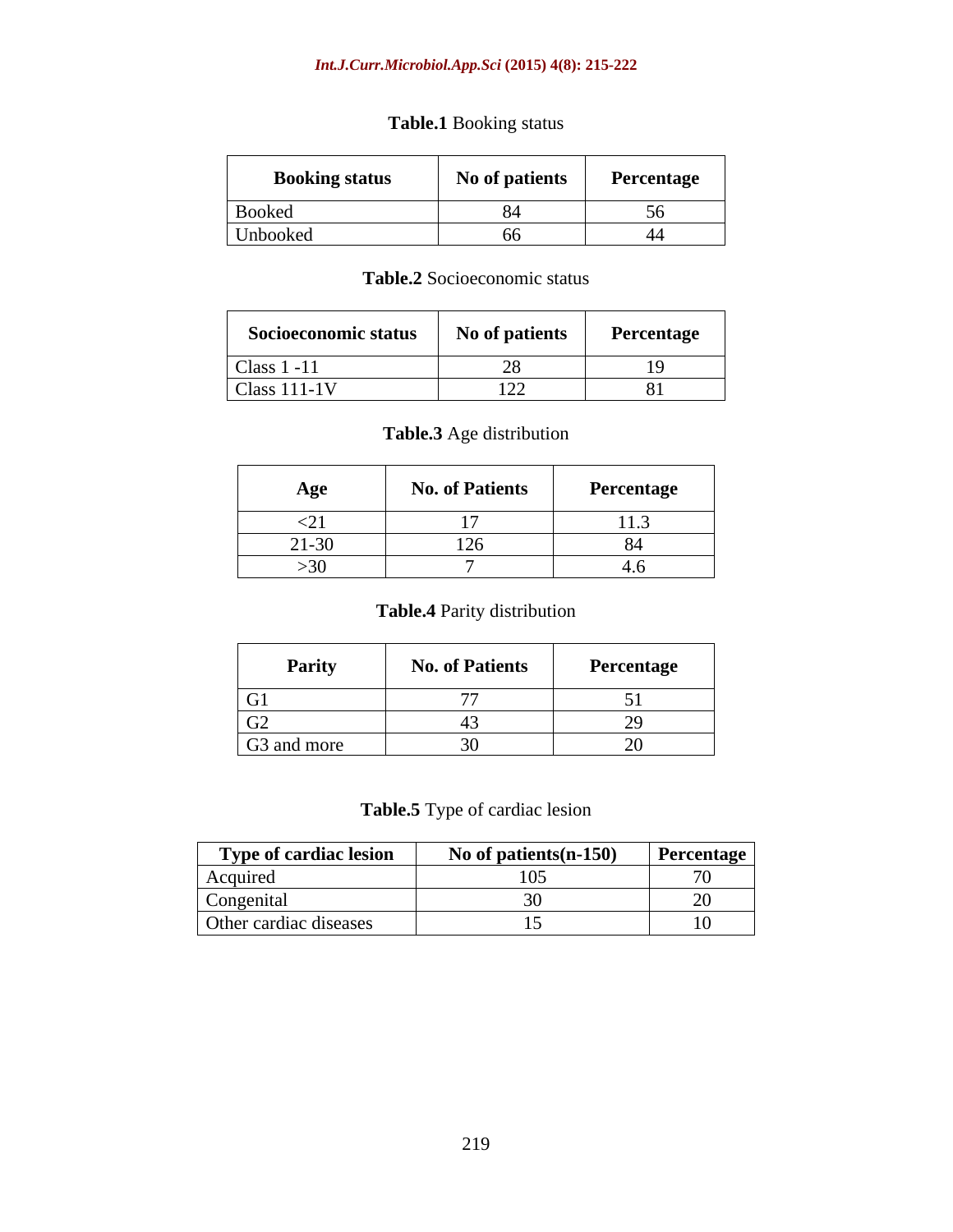| Sl.<br>No. | <b>Acquired Heart Disease</b>   | Frequency       | Percentage |
|------------|---------------------------------|-----------------|------------|
|            | Mitral stenosis                 | 33              | 30.9       |
|            | Mild -moderate                  | 23              | 21.8       |
|            | Severe                          | 10              |            |
|            | Mitral Regurgitation            | 45              | 42.72      |
|            | Mild-moderate                   | 38              | 35.4       |
|            | Severe                          | 07              | 7.2        |
| $\sim$     | Aortic stenosis                 | 05 <sub>o</sub> | 4.5        |
|            | Mild -moderate                  | 02              | 1.8        |
|            | Severe                          | 03              | 2.7        |
|            | <b>Aortic Regurgitation</b>     | 08              | 7.2        |
|            | <b>Tricuspid Regurgitation</b>  | 21              | 19.09      |
| 6          | Pulmonary Arterial Hypertension | 24              | 21.81      |
|            | Mild -moderate                  | 21              | 19         |
|            | Severe                          | 03              | 2.7        |

# **Table.6** Acquired heart disease

### **Table.7** Congenital lesions

| <b>Type of lesion</b>     | No of patients | Percentage |
|---------------------------|----------------|------------|
| Atrial septal defect      |                |            |
| Ventricular septal defect |                |            |
| Patent ductus arteriosus  |                |            |
| Tetrology of fallot       |                |            |

## **Table.8** Other cardiac lesions

| <b>Other Cardiac Conditions</b> | <b>Frequency</b> | Percentage |
|---------------------------------|------------------|------------|
| Dilated cardio myopathy         |                  | 2.72       |
| Peripartum cardiomyopathy       |                  | 2.72       |
| Pulmonary stenosis              |                  | 0.9        |
| Supra ventricular tachycardia   |                  | 0.9        |
| Ventricular arrhythmias         |                  | 0.9        |
| Post myocardial infraction      |                  | 0.9        |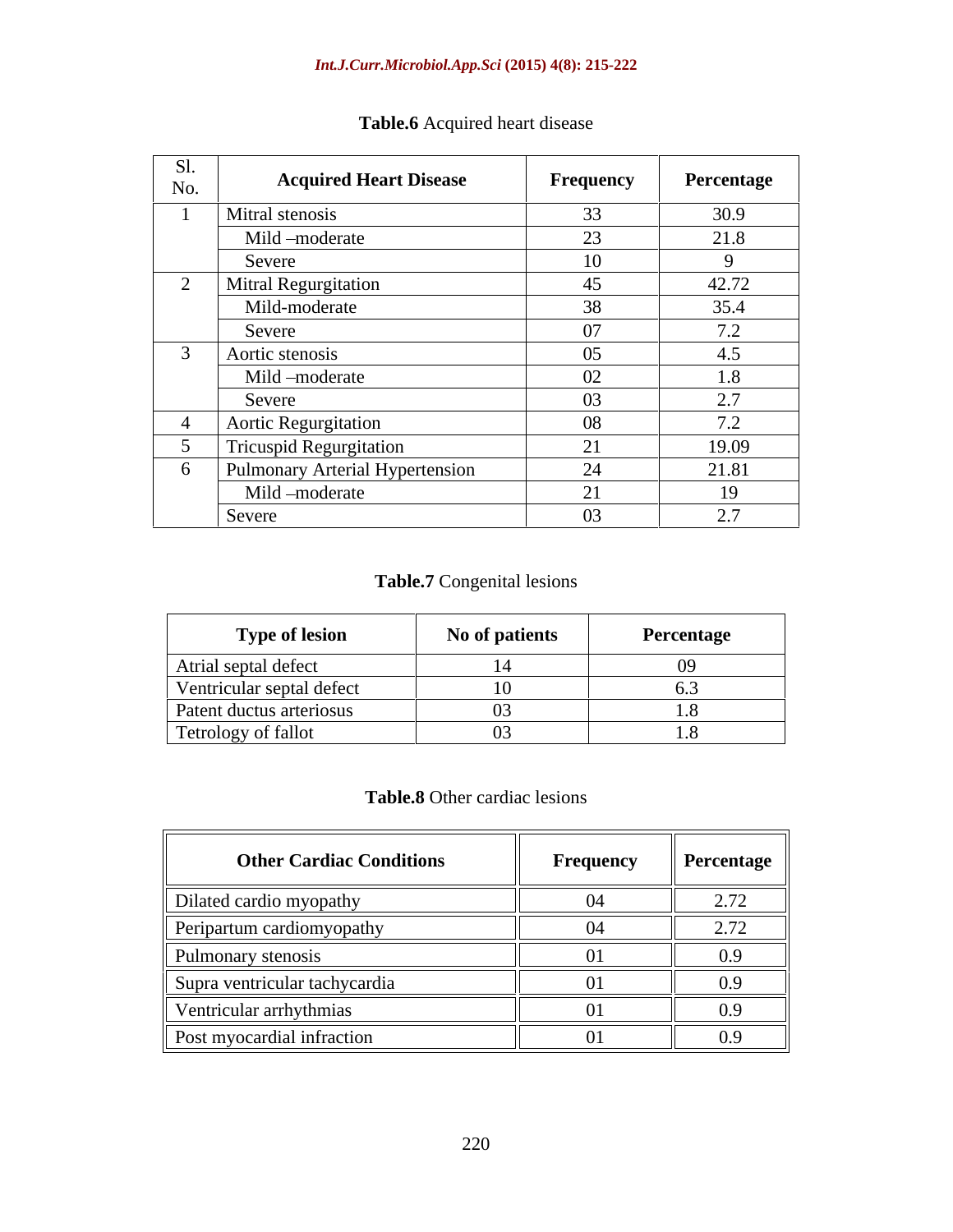# **Table.9** Post cardiac surgeries

| <b>Post Cardiac Surgery</b>                     | No. of surgeries<br>(n: 44/150) | Percentage          |
|-------------------------------------------------|---------------------------------|---------------------|
| Mitral ValveReplacement                         | 18                              | 12                  |
| Percutaneous Balloon<br><b>Mitral Valvotomy</b> |                                 | 08                  |
| Aortic Valve Replacement                        | 03                              | 02                  |
| Tricuspid Valve Replacement                     |                                 | 0.6                 |
| Atrial septal defect                            | $0.5^{\circ}$                   | 3.3                 |
| Ventricular septal defect                       | 03                              | 02                  |
| Tetrology of fallot                             | 02                              | $\sqrt{3}$<br>. . J |

#### **Table.10** Maternal outcome

| <b>Gestational age at delivery</b> | No of cases | Percentage |
|------------------------------------|-------------|------------|
| Term                               | 100         | 80         |
| Preterm                            |             | $\Omega$   |
| <b>Mode of Delivery</b>            |             |            |
| Vaginal                            |             |            |
| Caesarean                          | Q()         | 60         |
| Outlet forceps                     | ur          |            |
| Cesarean hysterectomy              | 01          |            |
| <b>Maternal Deaths</b>             |             | J.J        |

#### **Table.11** Indication for cesarean section

| <b>Indication</b>              | No of cases   | Percentage |
|--------------------------------|---------------|------------|
| Pre-eclampsia                  | <sup>11</sup> | 7.27       |
| Oligohydramnios                | 08            | 5.4        |
| Overt diabetes                 | 08            | 5.4        |
| Hypothyroidism                 | 07            | 4.5        |
| Graves disease                 | 01            | 0.09       |
| Abruptioplacentae              | 01            | 0.09       |
| Placenta Previa                | 01            | 0.09       |
| Past dates                     | 04            | 2.7        |
| Jaundice                       | 01            | 0.09       |
| Anaemia                        | 07            | 4.5        |
| $RH -ve$                       | 03            | 1.8        |
| <b>Post Ceserean Pregnancy</b> | 48            | 31.8       |